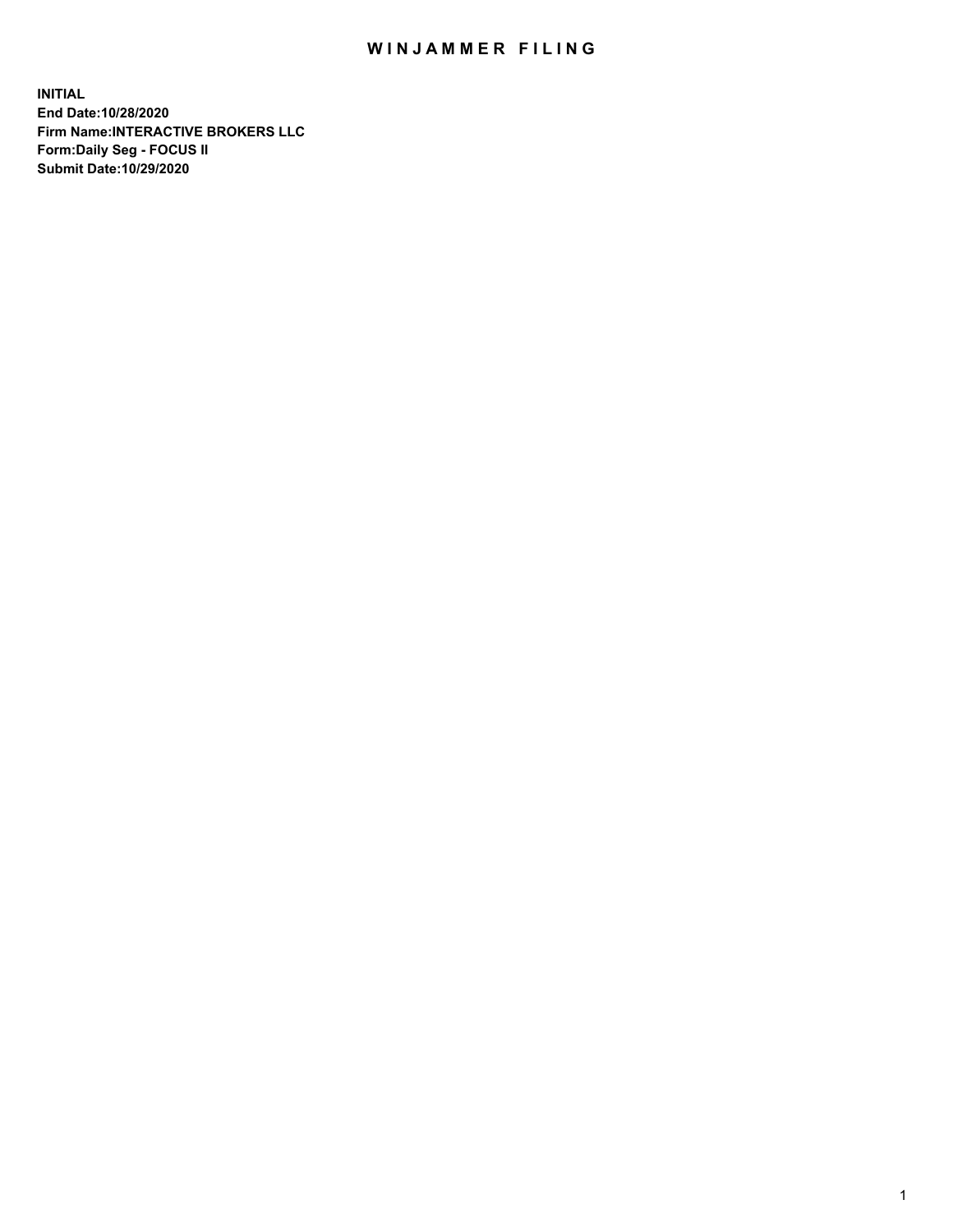**INITIAL End Date:10/28/2020 Firm Name:INTERACTIVE BROKERS LLC Form:Daily Seg - FOCUS II Submit Date:10/29/2020 Daily Segregation - Cover Page**

| Name of Company                                                                                                                                                                                                                                                                                                                | <b>INTERACTIVE BROKERS LLC</b>                                                                  |  |
|--------------------------------------------------------------------------------------------------------------------------------------------------------------------------------------------------------------------------------------------------------------------------------------------------------------------------------|-------------------------------------------------------------------------------------------------|--|
| <b>Contact Name</b>                                                                                                                                                                                                                                                                                                            | James Menicucci                                                                                 |  |
| <b>Contact Phone Number</b>                                                                                                                                                                                                                                                                                                    | 203-618-8085                                                                                    |  |
| <b>Contact Email Address</b>                                                                                                                                                                                                                                                                                                   | jmenicucci@interactivebrokers.c<br>om                                                           |  |
| FCM's Customer Segregated Funds Residual Interest Target (choose one):<br>a. Minimum dollar amount: ; or<br>b. Minimum percentage of customer segregated funds required:% ; or<br>c. Dollar amount range between: and; or<br>d. Percentage range of customer segregated funds required between:% and%.                         | $\overline{\mathbf{0}}$<br>$\overline{\mathbf{0}}$<br>155,000,000 245,000,000<br>0 <sub>0</sub> |  |
| FCM's Customer Secured Amount Funds Residual Interest Target (choose one):<br>a. Minimum dollar amount: ; or<br>b. Minimum percentage of customer secured funds required:% ; or<br>c. Dollar amount range between: and; or<br>d. Percentage range of customer secured funds required between:% and%.                           | <u>0</u><br>$\overline{\mathbf{0}}$<br>80,000,000 120,000,000<br>0 <sub>0</sub>                 |  |
| FCM's Cleared Swaps Customer Collateral Residual Interest Target (choose one):<br>a. Minimum dollar amount: ; or<br>b. Minimum percentage of cleared swaps customer collateral required:% ; or<br>c. Dollar amount range between: and; or<br>d. Percentage range of cleared swaps customer collateral required between:% and%. | $\frac{0}{0}$<br>0 <sub>0</sub><br>0 <sub>0</sub>                                               |  |

Attach supporting documents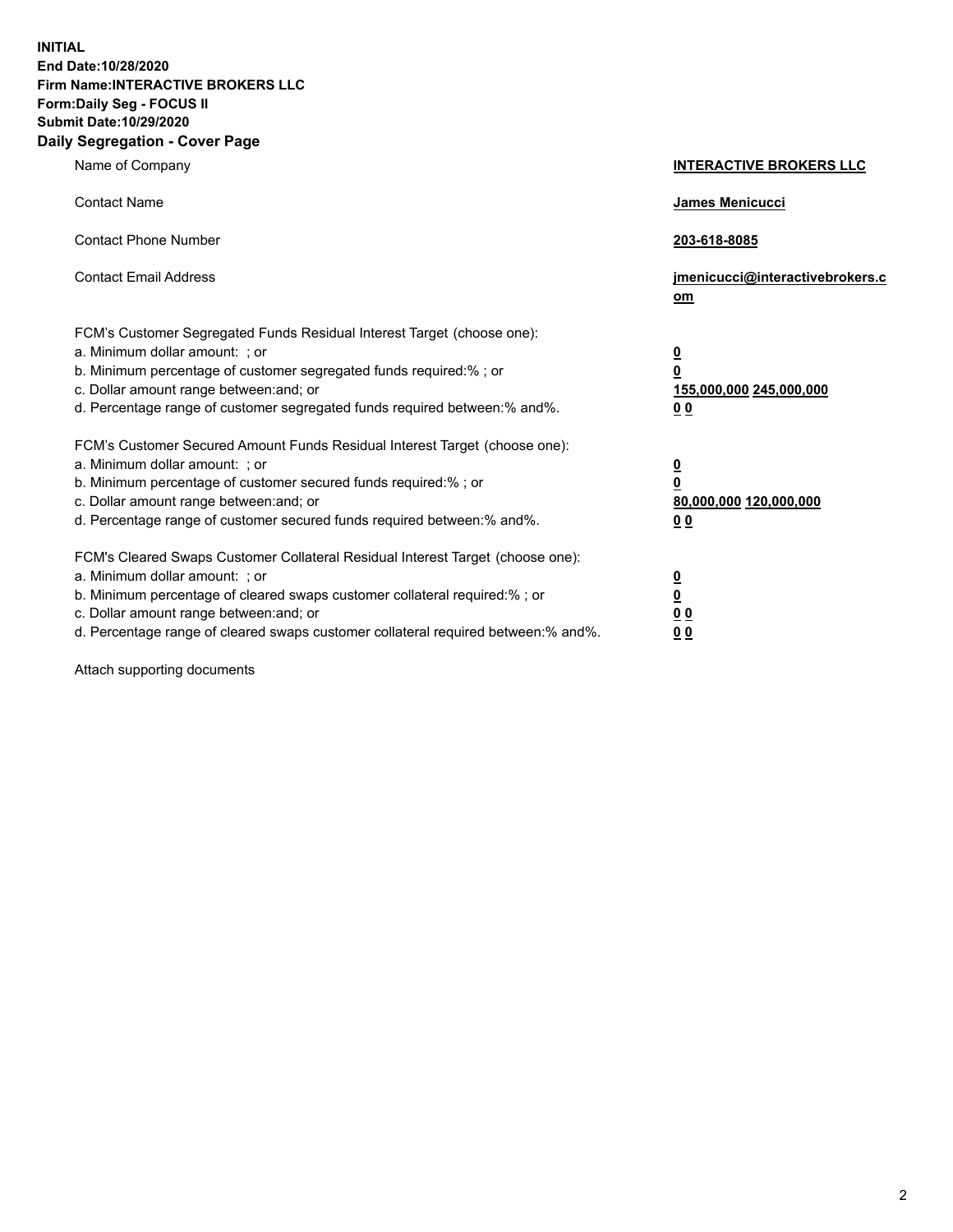**INITIAL End Date:10/28/2020 Firm Name:INTERACTIVE BROKERS LLC Form:Daily Seg - FOCUS II Submit Date:10/29/2020 Daily Segregation - Secured Amounts**

## Foreign Futures and Foreign Options Secured Amounts Amount required to be set aside pursuant to law, rule or regulation of a foreign government or a rule of a self-regulatory organization authorized thereunder **0** [7305] 1. Net ledger balance - Foreign Futures and Foreign Option Trading - All Customers A. Cash **573,180,264** [7315] B. Securities (at market) **0** [7317] 2. Net unrealized profit (loss) in open futures contracts traded on a foreign board of trade **-19,868,837** [7325] 3. Exchange traded options a. Market value of open option contracts purchased on a foreign board of trade **4,373,961** [7335] b. Market value of open contracts granted (sold) on a foreign board of trade **-2,251,132** [7337] 4. Net equity (deficit) (add lines 1. 2. and 3.) **555,434,256** [7345] 5. Account liquidating to a deficit and account with a debit balances - gross amount **9,577** [7351] Less: amount offset by customer owned securities **0** [7352] **9,577** [7354] 6. Amount required to be set aside as the secured amount - Net Liquidating Equity Method (add lines 4 and 5) **555,443,833** [7355] 7. Greater of amount required to be set aside pursuant to foreign jurisdiction (above) or line 6. **555,443,833** [7360] FUNDS DEPOSITED IN SEPARATE REGULATION 30.7 ACCOUNTS 1. Cash in banks A. Banks located in the United States **32,309,034** [7500] B. Other banks qualified under Regulation 30.7 **0** [7520] **32,309,034** [7530] 2. Securities A. In safekeeping with banks located in the United States **499,938,000** [7540] B. In safekeeping with other banks qualified under Regulation 30.7 **0** [7560] **499,938,000** [7570] 3. Equities with registered futures commission merchants A. Cash **0** [7580] B. Securities **0** [7590] C. Unrealized gain (loss) on open futures contracts **0** [7600] D. Value of long option contracts **0** [7610] E. Value of short option contracts **0** [7615] **0** [7620] 4. Amounts held by clearing organizations of foreign boards of trade A. Cash **0** [7640] B. Securities **0** [7650] C. Amount due to (from) clearing organization - daily variation **0** [7660] D. Value of long option contracts **0** [7670] E. Value of short option contracts **0** [7675] **0** [7680] 5. Amounts held by members of foreign boards of trade A. Cash **168,212,842** [7700] B. Securities **0** [7710] C. Unrealized gain (loss) on open futures contracts **-14,646,138** [7720] D. Value of long option contracts **4,373,961** [7730] E. Value of short option contracts **-2,251,132** [7735] **155,689,533** [7740] 6. Amounts with other depositories designated by a foreign board of trade **0** [7760] 7. Segregated funds on hand **0** [7765] 8. Total funds in separate section 30.7 accounts **687,936,567** [7770] 9. Excess (deficiency) Set Aside for Secured Amount (subtract line 7 Secured Statement Page 1 from Line 8) **132,492,734** [7380] 10. Management Target Amount for Excess funds in separate section 30.7 accounts **80,000,000** [7780] 11. Excess (deficiency) funds in separate 30.7 accounts over (under) Management Target **52,492,734** [7785]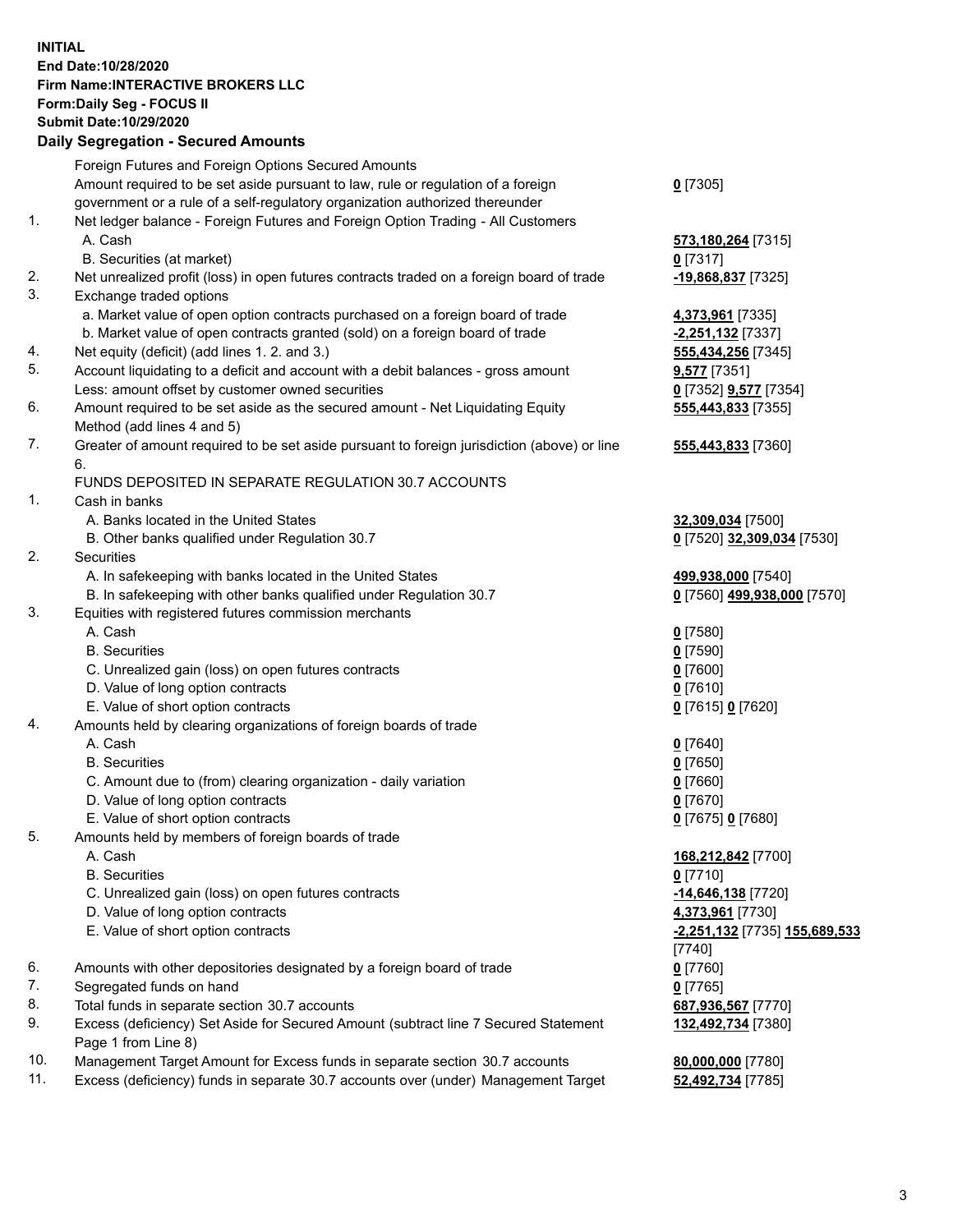**INITIAL End Date:10/28/2020 Firm Name:INTERACTIVE BROKERS LLC Form:Daily Seg - FOCUS II Submit Date:10/29/2020 Daily Segregation - Segregation Statement** SEGREGATION REQUIREMENTS(Section 4d(2) of the CEAct) 1. Net ledger balance A. Cash **5,521,588,671** [7010] B. Securities (at market) **0** [7020] 2. Net unrealized profit (loss) in open futures contracts traded on a contract market **-53,910,214** [7030] 3. Exchange traded options A. Add market value of open option contracts purchased on a contract market **329,088,645** [7032] B. Deduct market value of open option contracts granted (sold) on a contract market **-329,380,642** [7033] 4. Net equity (deficit) (add lines 1, 2 and 3) **5,467,386,460** [7040] 5. Accounts liquidating to a deficit and accounts with debit balances - gross amount **6,130,220** [7045] Less: amount offset by customer securities **0** [7047] **6,130,220** [7050] 6. Amount required to be segregated (add lines 4 and 5) **5,473,516,680** [7060] FUNDS IN SEGREGATED ACCOUNTS 7. Deposited in segregated funds bank accounts A. Cash **1,207,445,876** [7070] B. Securities representing investments of customers' funds (at market) **2,450,228,900** [7080] C. Securities held for particular customers or option customers in lieu of cash (at market) **0** [7090] 8. Margins on deposit with derivatives clearing organizations of contract markets A. Cash **7,810,301** [7100] B. Securities representing investments of customers' funds (at market) **2,021,041,719** [7110] C. Securities held for particular customers or option customers in lieu of cash (at market) **0** [7120] 9. Net settlement from (to) derivatives clearing organizations of contract markets **-10,643,181** [7130] 10. Exchange traded options A. Value of open long option contracts **328,908,076** [7132] B. Value of open short option contracts **-329,336,675** [7133] 11. Net equities with other FCMs A. Net liquidating equity **0** [7140] B. Securities representing investments of customers' funds (at market) **0** [7160] C. Securities held for particular customers or option customers in lieu of cash (at market) **0** [7170] 12. Segregated funds on hand **0** [7150] 13. Total amount in segregation (add lines 7 through 12) **5,675,455,016** [7180] 14. Excess (deficiency) funds in segregation (subtract line 6 from line 13) **201,938,336** [7190] 15. Management Target Amount for Excess funds in segregation **155,000,000** [7194] 16. Excess (deficiency) funds in segregation over (under) Management Target Amount **46,938,336** [7198]

Excess